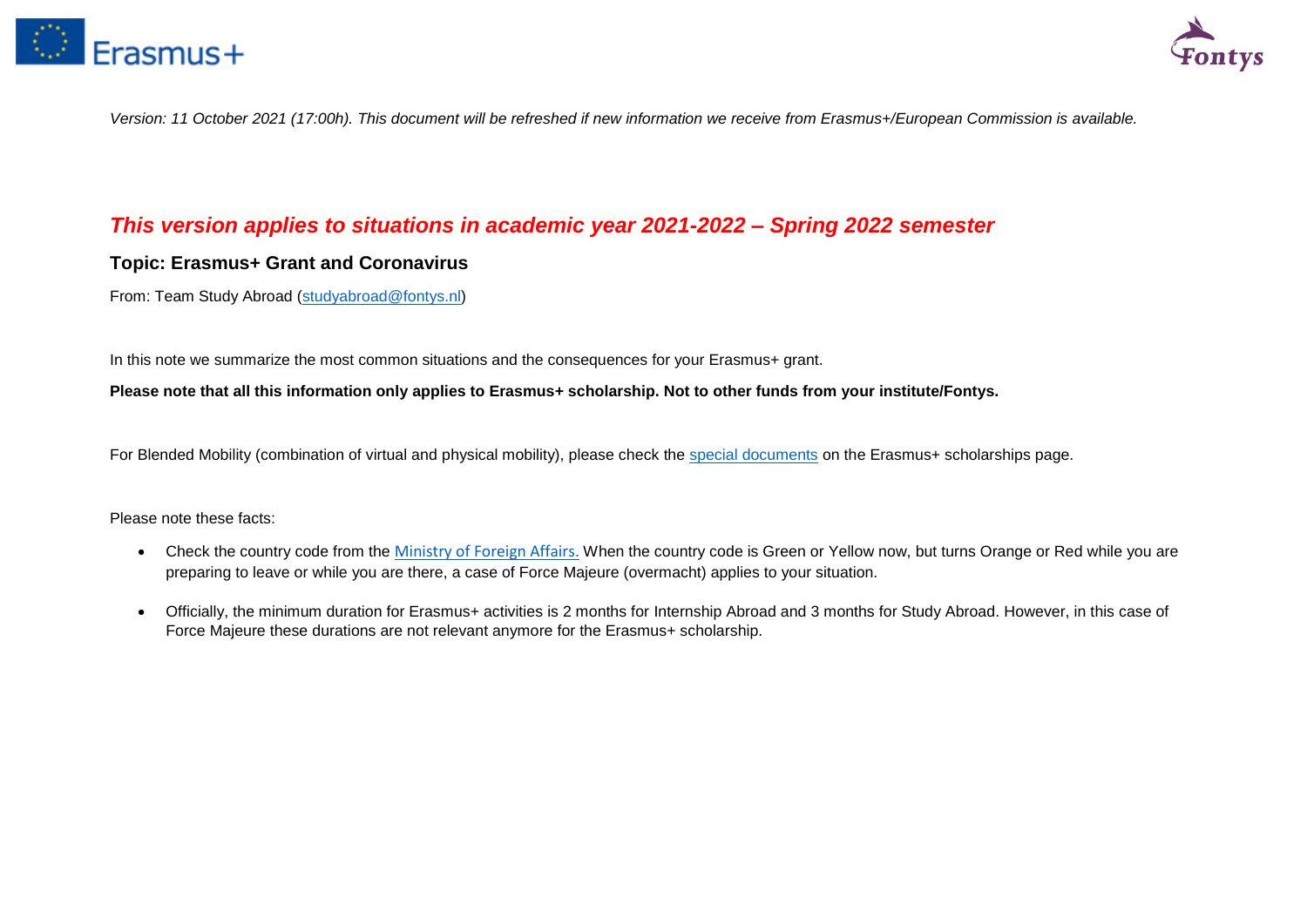



#### Table: page 1 of 2 *Next steps Reimbursement Situation Where are you? What is the country code? Do you continue You can keep the 1st online after returning home? payment (70% of total scholarship) You can ask for reimbursement of extra costs You will get the 2nd payment (30% of total scholarship) The activity counts as an Erasmus+ activity (in order to know if these days should be included in the future in case you go abroad again and need to count the days to see if you stay below the maximum of 360 days What to do in Mobility Online? Reimbursement of travel / accomodation expenses Registration in Mobility Online of this situation is not possible. Team Study Abroad will arrange this for you. Email to studyabroad@fontys.nl with the amount you want to claim and the evidence of payment+purchase. And add the message from your insurance/landlord that they don't cover this cost. Check page 4 of this document for an example email. Follow all the steps in Mobility Online. Register the actual start/end date that is on the Statement of Host University / Transcript of Records / Traineeship Certificate as soon as you receive it from the host institution. If they cannot provide this an email of the university/internship is also valid. If you have additional expenses, contact Team Study Abroad. Email to studyabroad@fontys.nl with the amount you want to claim and the evidence of payment+purchase. And add the message from your insurance/landlord that they don't cover this cost. Check page 4 of this document for an example email. 2 Trip was cancelled before going. It changed from Green/Yellow to Orange/Red n.a. No. Only travel costs and accommodation costs can be reimbursed. In case you received a 1st payment, we will settle this, it can be you have to pay a part back. Yes. Travel and accommodation costs, if not covered by insurance or landlord. In case you received a 1st payment, we will settle this, it can be you have to pay a part back. No No Follow all the steps in Mobility Online and register the actual start/end date that is on the Statement of Host University / Transcript of Records / Traineeship Certificate as soon as you receive it from the host institution. If they cannot provide this an email of the university/internship is also valid. The dates will not influence your scholarship amount, but you need to have a proof of the dates of your stay abroad. Not applicable 1b Returned home It changed from Green/Yellow to Orange/Red No, i do not continue online Maybe not, depends on the duration of your stay abroad and if you can claim additional expenses. You will only get a scholarship for the actual duration abroad + additional expenses (max. total amount is the amount in your Grant Agreement) Yes. Travel and accommodation costs, if not covered by insurance or landlord. Maybe not, depends on the duration of your stay abroad and if you can claim additional expenses. You will only get a scholarship for the actual duration abroad + additional expenses (max. total amount is the amount in your Grant Agreement) Yes, for the days you were abroad Different situations / scenarios What do these situations / scenarios mean for your Erasmus+ Scholarship? 1a Returned home It changed from Green/Yellow to Orange/Red Yes Yes No Yes Yes*

Table: page 1 of 2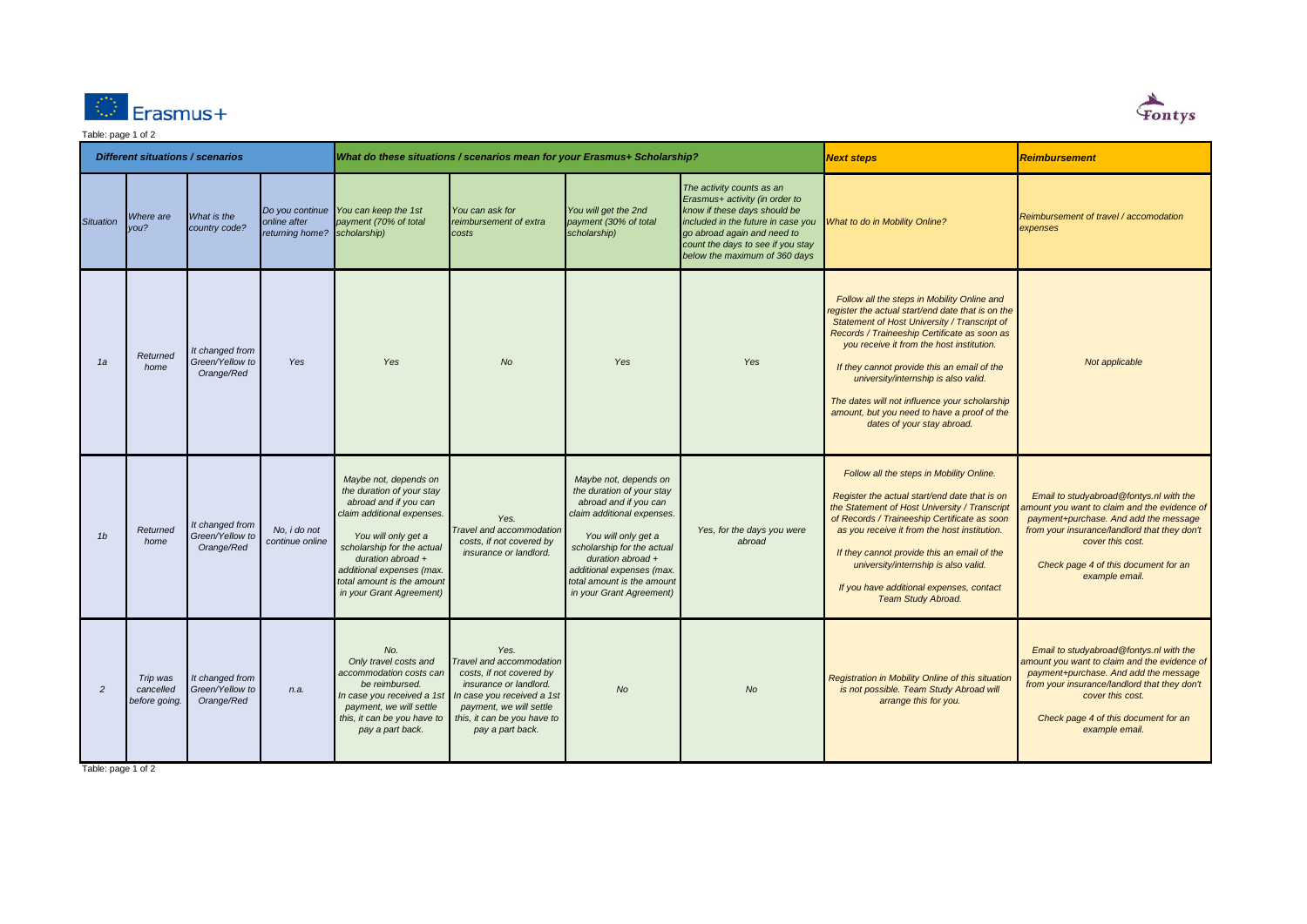



| <b>Different situations / scenarios</b> |                            |                                                  |                                              | What do these situations / scenarios mean for your Erasmus+ Scholarship? |                                                    |                                                                   |                                                                                                                                                                                                                                        | <b>Next steps</b>                                                                                                                                                                                                                                          | Reimbursement                                      |
|-----------------------------------------|----------------------------|--------------------------------------------------|----------------------------------------------|--------------------------------------------------------------------------|----------------------------------------------------|-------------------------------------------------------------------|----------------------------------------------------------------------------------------------------------------------------------------------------------------------------------------------------------------------------------------|------------------------------------------------------------------------------------------------------------------------------------------------------------------------------------------------------------------------------------------------------------|----------------------------------------------------|
| <b>Situation</b>                        | Where are<br>you?          | What is the<br>country code?                     | online after<br>returning home? scholarship) | Do you continue You can keep the 1st<br>payment (70% of total            | You can ask for<br>reimbursement of extra<br>costs | You will get the 2nd<br>payment (30% of total<br>scholarship)     | The activity counts as an<br>Erasmus+ activity (in order to<br>know if these days should be<br>included in the future in case you<br>go abroad again and need to<br>count the days to see if you stay<br>below the maximum of 360 days | What to do in Mobility Online?                                                                                                                                                                                                                             | Reimbursement of travel / accomodation<br>expenses |
| 3                                       | Still abroad               | It changed from<br>Green/Yellow to<br>Orange/Red | n.a.                                         | Yes                                                                      | No                                                 | Yes                                                               | Yes                                                                                                                                                                                                                                    | Follow all the steps in Mobility Online.<br>Register the actual start/end date that is on<br>the Statement of Host / Transcript of Records<br>/ Traineeship Certificate as soon as you<br>receive it from the host institution.                            | Not applicable                                     |
|                                         | <b>Blended</b><br>Mobility | Green, Yellow,<br>Orange, Red                    | n.a.                                         | Yes, you get a scholarship<br>for duration of your stay<br>abroad        | No                                                 | Yes, you get a scholarship<br>for duration of your stay<br>abroad | Yes                                                                                                                                                                                                                                    | You will be registered in Mobility Online as<br>Blended Mobililty (follow the regular steps).<br>Please contact studyabroad@fontys.nl<br>Please also read the special information on<br>Blended Mobility on the Erasmus+<br>Scholarships webpage of Fontys | Not applicable                                     |

Table: page 2 of 2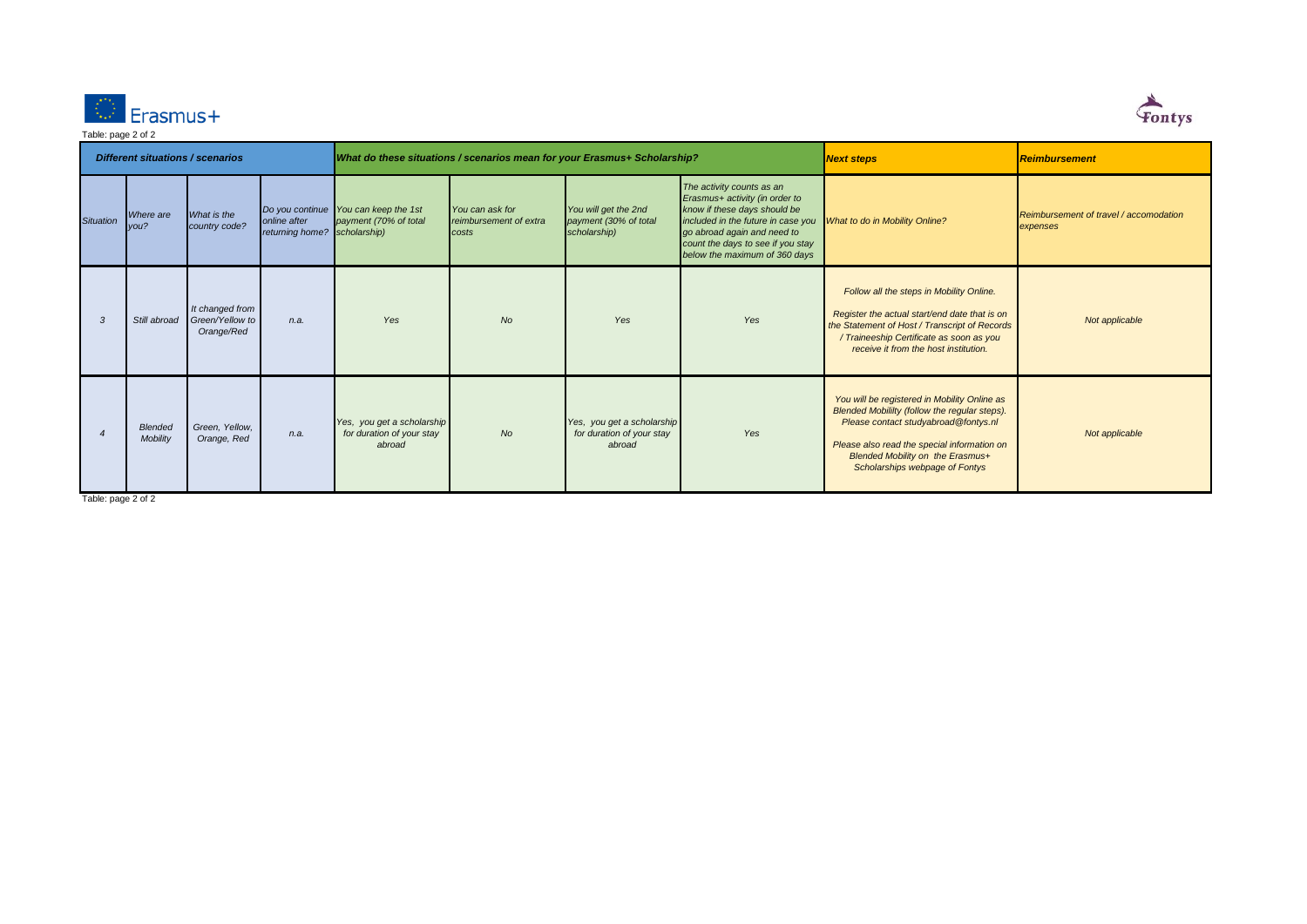



### **Please note that all this information only applies to Erasmus+ scholarship. Not to other funds from of institute/Fontys.**

- In all studies/internships abroad that were cancelled / shortened due to Corona-virus and **where the colour code changed from green/yellow to orange/red**, Fontys will apply for Force Majeure at the European Commission, also if the minimum duration of the activity abroad was not reached.
- Students who **had already started their stay abroad**, will in case of Force Majeure due to a change country colour (green/yellow to orange/red) be able to keep the Erasmus+ Scholarship if they continue their study/internship online.
- $\checkmark$  Students with a situation of Force Majeure that continue their study/internship online (does not matter from where) will still receive the Erasmus+ scholarship as it is in the Grant Agreement.
- $\checkmark$  As soon as you receive the offical documentation (Statement of Host / Transcript of Records / Traineeship Certificate) from your host university/organisation you can upload this in Mobility Online and complete all the steps. If you do not get this documentation you need to ask your host university/organisation for an email mentioning your start/end date. The dates in the documents/email do not influence your scholarship amount if you had already started your period abroad and continued online.
- Students in situations where the activity was **cancelled before departure due to a change from green/yellow to orange/red in the country code**, will only get their travel + accommodation expenses reimbursed by Erasmus+, in case this is not covered by the insurance or landlord. If the first payment (70% of the total scholarship amount) was already received, this will be settled with the claimed expenses, so it can be that part of the first payment has to be paid back. If no travel or accommodation expenses were made that can be reimbursed, the full first payment has to be paid back. The maximum amount of reimbursement is the total amount that was stated on your signed Grant Agreement.
- Students in situations where the activity was **stopped and they returned while they were there and that cannot continue online study/internship**  from their home country will only get the scholarship for the actual days abroad. Next to that, they can claim their travel + accommodation expenses reimbursed by Erasmus+, in case this is not covered by the insurance or landlord. We will calculate the total number of days and the scholarship corresponding to it, and add the expenses to it. If your first payment (intitial 70%) was lower than this amount, it can be that a part has to be paid back. Otherwise you get the remaining amount in a final payment. The maximum amount of reimbursement is the total amount that was stated on your signed Grant Agreement.
- $\checkmark$  If you are still abroad and your study/internship is prolonged, also proceed all the normal steps in Mobility Online and fill in the dates of start/end corrresponding to the official documentation. You will be able to get the scholarship for the full duration. Please inform your International Coordinator about this extra duration and ask for their approval.
- $\checkmark$  If you want to go abroad another time, in next semesters, you can still apply for a new Erasmus+ scholarship. It must be noted that the maximum duration you can get an Erasmus+ scholarship, during your Bachelor studies, is 360 days in total, adding up all the days of the different activities abroad. This includes the Erasmus+ days that you reported during this period abroad that was shortened due to Corona-virus. Even if the minimum number of days was not reached.
- $\checkmark$  Only students that did not leave vet or that had to return and do not continue study/internship online will be able to claim their travel and accommodation expenses if purchased already, and if they are not paid by the insurance or landlord. For those students, please find an example email on the next page, so we can easily process and reimburse the amount as quickly as possible. Copy/paste this text in your email, so that we can administer the requests in the easiest way.